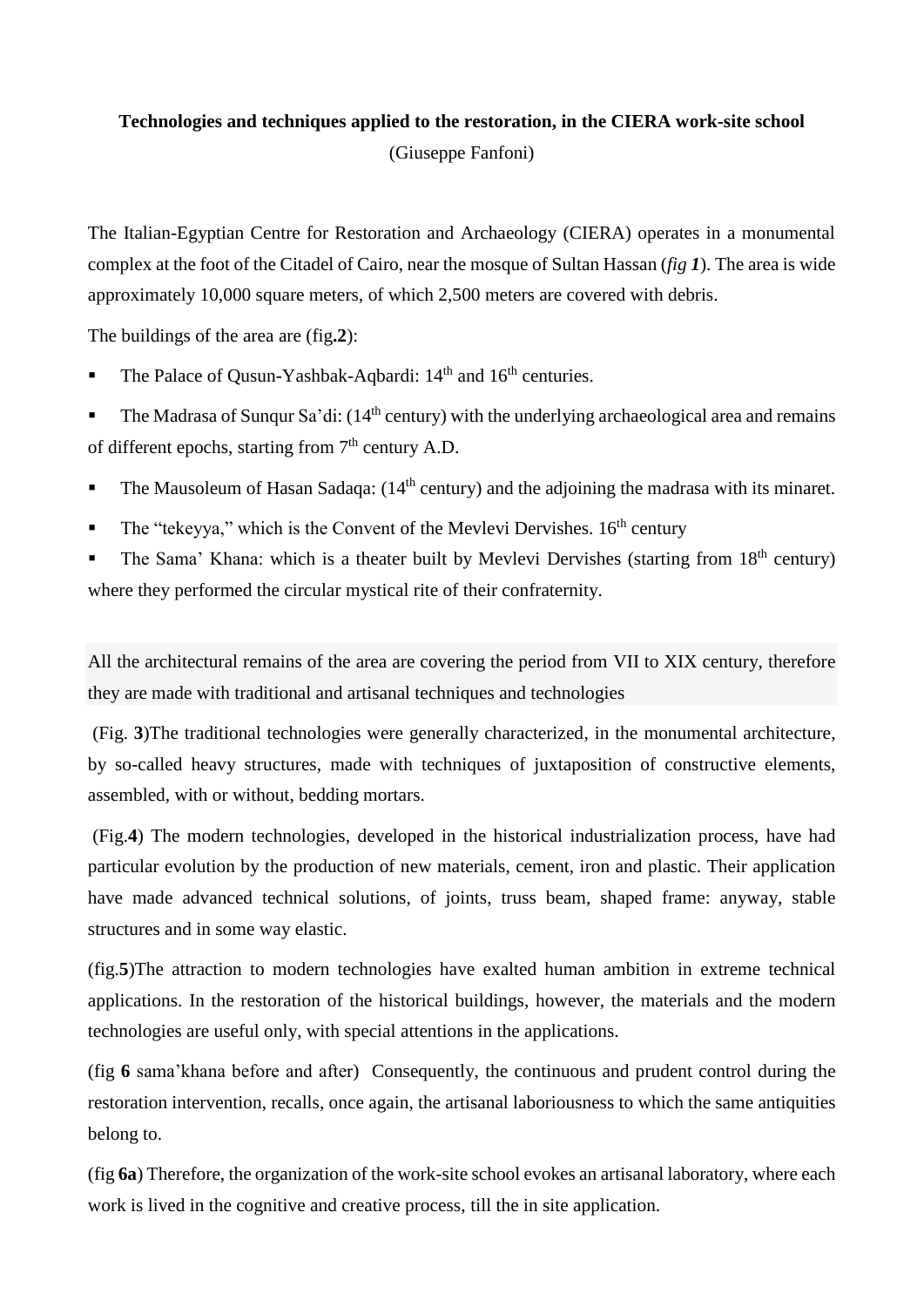## **Restoration of the sama'khana dome**

When we started restoration work in the area, the dome of the sama'khana was in danger of falling down as it had been flattened and distorted by a great deal of settling of the foundation. (fig **7**)

The *sama'khana* dome, having a circumference of 34 meters (fig **7a**) and structural thickness of only 10 cm, is among the largest and lightest ones constructed in wood in Cairo.

(fig **8**) We applied an iron belt (composed of three elements) on the outside at its reins. (fig **9**) By tightening the bands gradually and checking the reduction of the cracks from inside (fig **9a** - **10**), the dome recovered as far as possible its original shape, (fig **11**) which reduced the perimeter, at the reins, by 20 cm, which has had the effect of raising the apex of the dome by 12 cm.

(fig.**12**) The laths forming a covering under and over the ribs were sewn up with strips of wire netting. (fig **13**) Glass wool, as new recognizable material, was put inside the hollow spaces for thermal insulation. As didactic aim, a movable panel on the dome extrados allows to see the restoration work carried out.

(fig **15**) The effectiveness of the intervention, for the dome structure stabilization, was evident in 1992, when the iron bands, mechanically sliding on the ribs, allowed to absorb any solicited movement by the earthquake, without causing disconnections to the dome

And all parts of the building were also sewn together with an anti-seismic system of tie-bars and iron connections.

A perimetrical concrete *cordolo* inside the thickness of the wall is fitted in deeply by iron rods, which are linking the vertical walls with wooden structure of the roof and the dome elements. The shape of the roof square has been strengthened by diagonal iron tie-bars anchored to the concrete *cordolo* beam*.*

(fig **15a**) Besides, it was made the archaeological excavation under the sama'khana for the stabilization of the foundation, which recovered, under it, the madrasa of Sounqur Sa'di. Therefore, the new foundation and the iron floor which is linking the perimetrical walls, was made as an antiseismic connection at the ground floor level of the sama'khana. The injections in the walls (**16 -16a**) had been made, in the bricks structures, by epoxy resins (with autoclave machine made by CIERA), and, (fig **17**) in the walls of mixed stones, the injections had been made by lime and powdered inert with addition of acrylic or vinyl resins (avoiding acrylic in the walls having salts).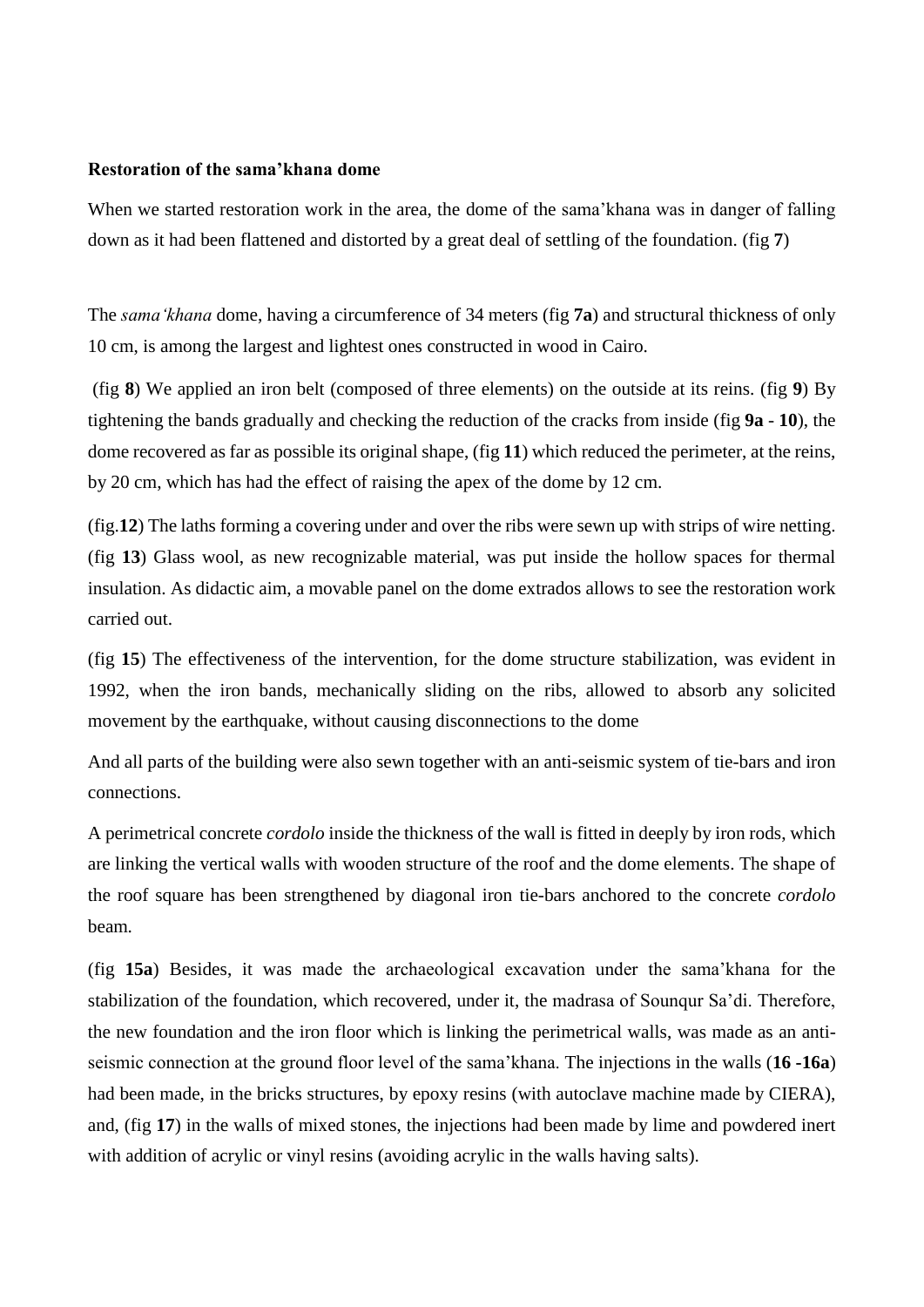#### **Rising Damp in the sama'khana**

(fig **17a**) For the elimination of humidity in the *sama'khana* walls, we made two rows of holes, which were filled with injections of particular water dispersion epoxy-resins.

But, the complete elimination of humidity was ultimately ensured, by means of a one-meter-wide air space excavated around the *sama'khana* with two openings on the north and the south in order to provide continuous ventilation, which solves effectively the problem.

# **The paintings** (fig **18)**

(fig **19**) A study of the original paintings and the following restorations was carried out by using (fig **20**) ultraviolet photos and analyses of (fig **21**) microscopic sections, which showed that (fig **22**) originally, the sama'khana was simply painted in white and ivory yellow, with red and blue squares. The white dome was illuminated by eight windows afterwards closed from paintings

Since the eight number has a special mystic symbolism in the Mevlevi ideology, we installed eight simultaneously movable window panes in order to keep the paintings and to make it possible to see the dome in the original light, (fig. **23**).

The integration of the missing parts was carried out by using reversible colors, (fig **24**) technically applied by "pointing", *tratteggio*, or "full colour", as the ability of the students. (fig **25**)

(fig **26**) (fig **27**) The integration of the missing parts of the Qura'nic inscription, in the madrasa, was carried out by *tratteggio*, in lighter tone that the original parts, in order to differentiate them from the original ones. In this way, the inscriptions when seen from ground level, appear to be homogeneous and undifferentiated with the original.

## (fig **28**) **The Stuccoes Restoration of Sunqur Sa'di mausoleum**

In **the Interior lower band** of the mausoleum, the frames and repetitive decorations were completely integrated with reproductions obtained from copies of the preserved parts. (fig **29**) Inscriptions were completed according to photographs from texts or archives, keeping the new ones 5mm lower than the original. Those parts that were lost and not documented were integrated according to the reconstruction from the literary text; the letters were reproduced in negative on a level 10 mm lower than the background of the whole inscription. (fig **30**) We highlighted the perimeter of the letters with a groove 5 mm deeper, having the optical effect that the letter are emerging and more visible, even if in negative.

(fig. **32**) Therefore, the inscription band at the height of 3 m, thus appears unbroken and, its essential visual function for the internal architectural space of the mausoleum was recovered.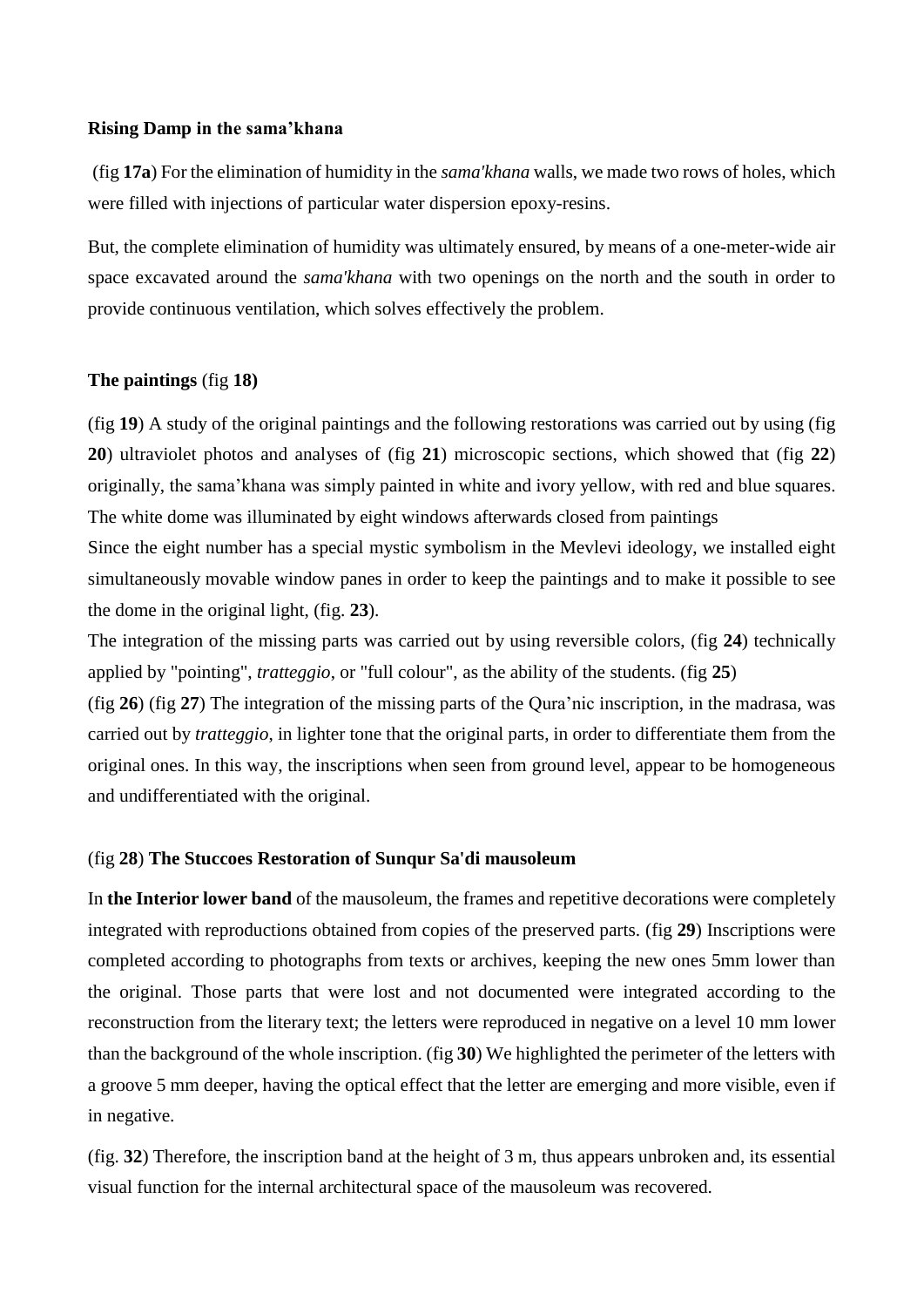In some cases, the stucco layer had come off the stone wall as a consequence of the accumulation of crystallized salts between the two materials. In this case we fastened the stucco on the wall, according to its elasticity (figg. **33, 34**).

At this level of the mausoleum we avoided the use of acrylics in the stucco, because it hinders the porous material from transpiring and cannot endure on wet stucco saturated by salts

## **Interior upper band**

(Fig **35**)The cleaning of the upper band required, by students, long and precise manual work to remove the many different layers of *scialbatura* until the original surface was reached (3)

(Fig **36**) The upper part of the mausoleum was not attacked by the effects of rising damp, and the percentage of salts here is very low. The stucco inscriptions and the decorations on the drum and on the dome were treated with Paraloid B72 (3%) to protect the surfaces and to facilitate ordinary maintenance.

## **Exterior stucco restoration and integrations**

(fig. **37**) The integration differs from the original inscription in the absence of background decoration and because letters are approximately one centimetre lower than the original.

#### **Integrations of the façade stone**

(fig. **39**) Cleaning the façade stone (with sandblasting machine made by CIERA), required an attentive action in order to gradually remove the black crusts, (fig **40**) leaving only the last patina layer of the stone, without the sandblasting.

(fig **40a**) We reintegrated the stone corroded by the action of salts, instead of replacement of the ashlars. (fig **41).**

All the external surfaces of the mausoleum, (decorations, stuccoes and stone facings) were protected with ethyl silicate (Rhodorsil RC90) by Rhone Poulenc and then with water-repellent Rhodorsil H224.

## (fig **41a**) **The technique of the physical barring of the humidity in the madrasa and mausoleum**

In this case, we have resorted to modern technologies like in the new buildings, where an insulated bitumen layer is used for setting a physical block against the water present in the foundations. But,